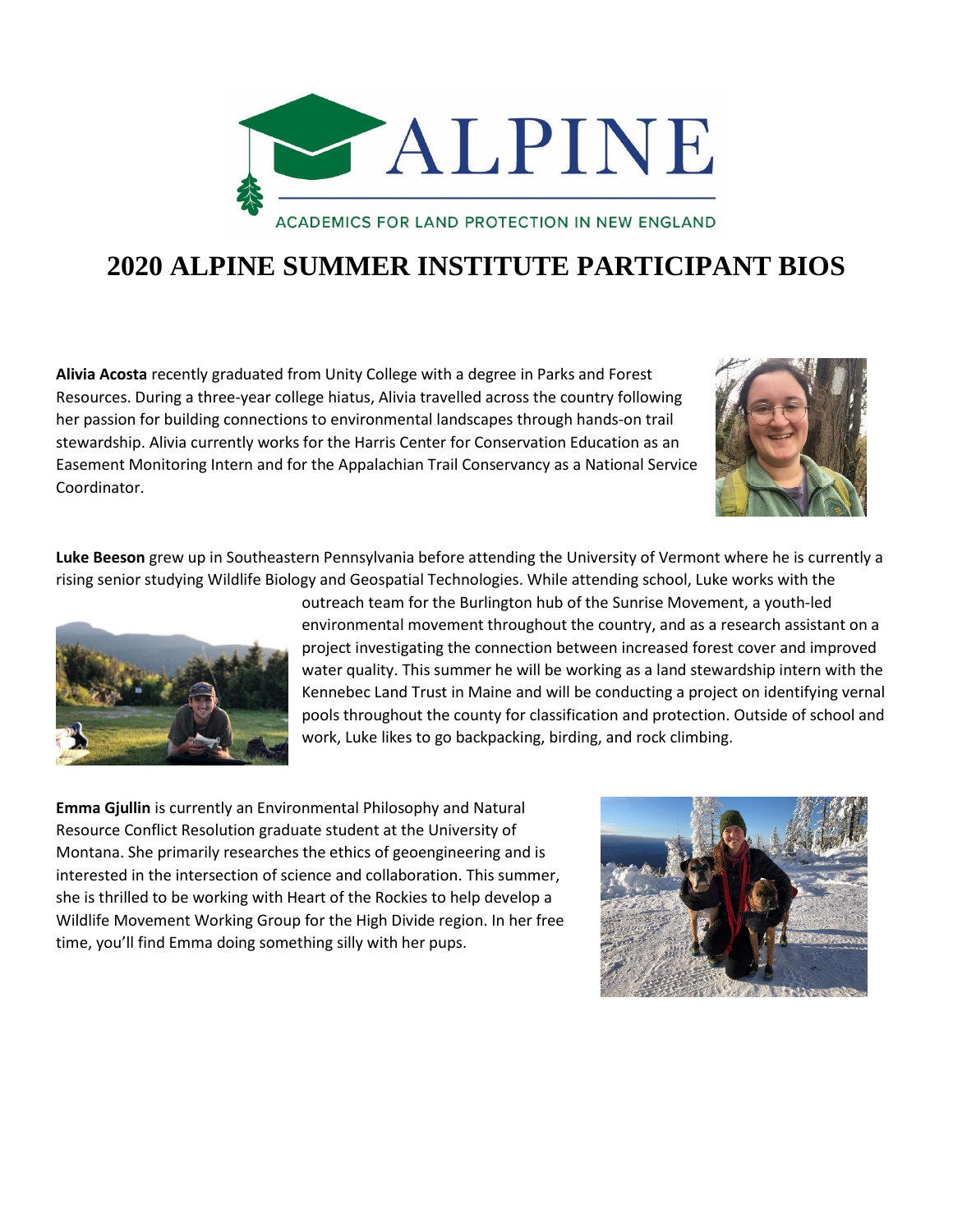

**Arielle Landau** grew up in Redding, CT. She is currently a rising senior at Middlebury College where studies environmental justice and computer science. This summer, Arielle is conducting an environmental justice, political ecology and GIS analysis of US nuclear testing on indigenous lands in Nevada and the Marshall Islands in order to advocate for the Marshallese and the Western Shoshone in seeking justice. After graduating, she hopes to use GIS to aid locally based environmental justice movements. In her free time, she enjoys birding, knitting as well as producing and listening to podcasts.

**Stephanie Long** is originally from Traverse City, MI but has been living in New England since attending Smith College. She graduated with a degree in Environmental Science and Policy in 2019 and moved to Vermont the following fall to start an AmeriCorps service term with Vermont's Department of Environmental Conservation ECO AmeriCorps program. Stephanie is currently serving as a Planning and Assessment Assistant with the Vermont Land Trust where she helps farmland conservation projects move through state and federal approval processes. She has also been helping VLT implement their relatively new restoration program on conserved properties. Stephanie is interested in getting more involved in land stewardship and restoration in the future. In her free time, she likes to go hiking and work on improving her nature photography skills.





**Olivia Lukacic** has been working and living in New England her entire life and still can't get enough of the beauty of the area and the endless stonewalls that crisscross the forests. Originally from Massachusetts, she has now returned to her home state to work on a Master's degree in Environmental Conservation from University of Massachusetts, Amherst. After graduating from the University of Vermont with a dual B.S. in Environmental Science and Forestry, Olivia spent several years in midcoast Maine working for an environmentally focused educational non-profit. She enjoys challenging herself in the outdoors with friends but also with her nose buried

in a book. A lover of questions and stories, she will probably ask you about your latest adventure or for your favorite recipe.

**Alana Lutz** is a rising sophomore at Middlebury College, planning to major in Conservation Biology. She is originally from Chapel Hill, NC and grew up exploring the Southern Appalachians, but was eager to relocate to Vermont and experience the ecosystems of the Northeast. She is the conservation coordinator for WildMidd, a student organization that connects local youth to place-based environmental initiatives, and is currently involved with the creation of a Regional Conservation Partnership in Addison County, VT. In her free time, she enjoys backpacking, snowboarding, and hammocking.

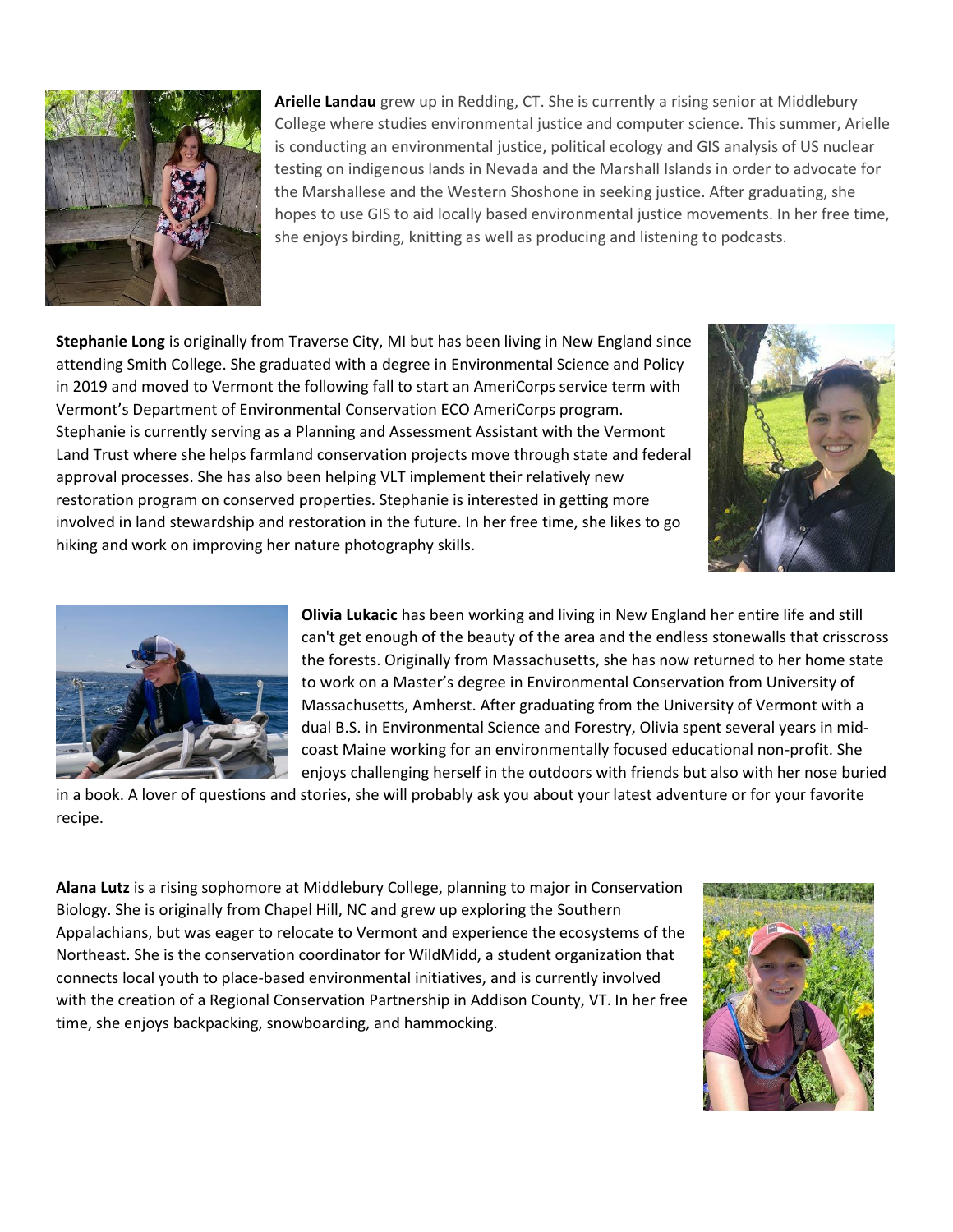

**Hailey Nase** is the Stewardship Coordinator for the Piscataquog Land Conservancy (PLC) in New Boston, New Hampshire. At PLC, Hailey manages 126 conservation properties with the help of 70+ amazing volunteers. Before returning to New Hampshire, Hailey attended Ithaca College, where she received her degree in environmental studies. Hailey's conservation experience started with a summer internship with the Nature Conservancy in New Hampshire. Hailey is interested in environmental education and outreach and preserving and protecting lands that mutually benefit the human and ecological communities. In her spare time, you can find Hailey running or hiking with her dog.

**Oscar Psychas** is passionate about empowering young people to connect with nature, take environmental action alongside diverse community groups, and speak up for the future of our home places and the planet. An environmental studies and geography major at Middlebury College, Oscar grew up in Gainesville, Florida and Accra, Ghana. He walked 280 miles from his house to Florida's state capital to support land conservation funding. Oscar co-founded WildMidd, a club that brings together Middlebury students with K-12 youth and local conservationists to lead local conservation and environmental education projects. With Jacob Freedman and ALPINE he founded the Wild Hometown Movement to start, support, and connect place-based, youth-centered environmental groups in



communities around the world (see our [website](http://www.wildhometown.org/) or ou[r ALPINE p](http://wildlandsandwoodlands.org/toolkit-for-student-leaders))age). The Wild Hometown Movement has founded 7 active youth groups in New England and Florida. This summer he is working as an intern with ALPINE to kickstart this movement in campuses across New England.



**Shauni Seccombe** is originally from upstate New York and grew up on a farm at the foothills of the Adirondack Mountains. In this nature-rich rural setting, she developed a deep appreciation for the natural environment and a heart for conservation. Eager to put her hands to work, she served as a Montana Conservation Corps volunteer, which first sparked her interest in the working landscapes of the Intermountain West. Then, she spent three seasons working with the USDA Forest Service and one season as a Park Ranger, until deciding that it was time to apply her field experience in a broader conservation context. Currently, Shauni is an Environmental Studies

graduate student at the University of Montana. Her research interests this summer will focus on wildlife movement, social justice and holistic landscape conservation with the Heart of the Rockies Initiative, as well as completing a SWOT analysis of existing collaborative partnerships in Idaho and Montana with the National Forest Foundation. As a NFF Fellow, she is looking forward to studying land conservation in greater depth while engaging with diverse stakeholders to assess the obstacles and opportunities of collaborative partnerships. During her free time, she enjoys biking, gardening, hiking in the Crown of the Continent, hunting on Montana's public lands, and fly fishing with her husband, Cody.